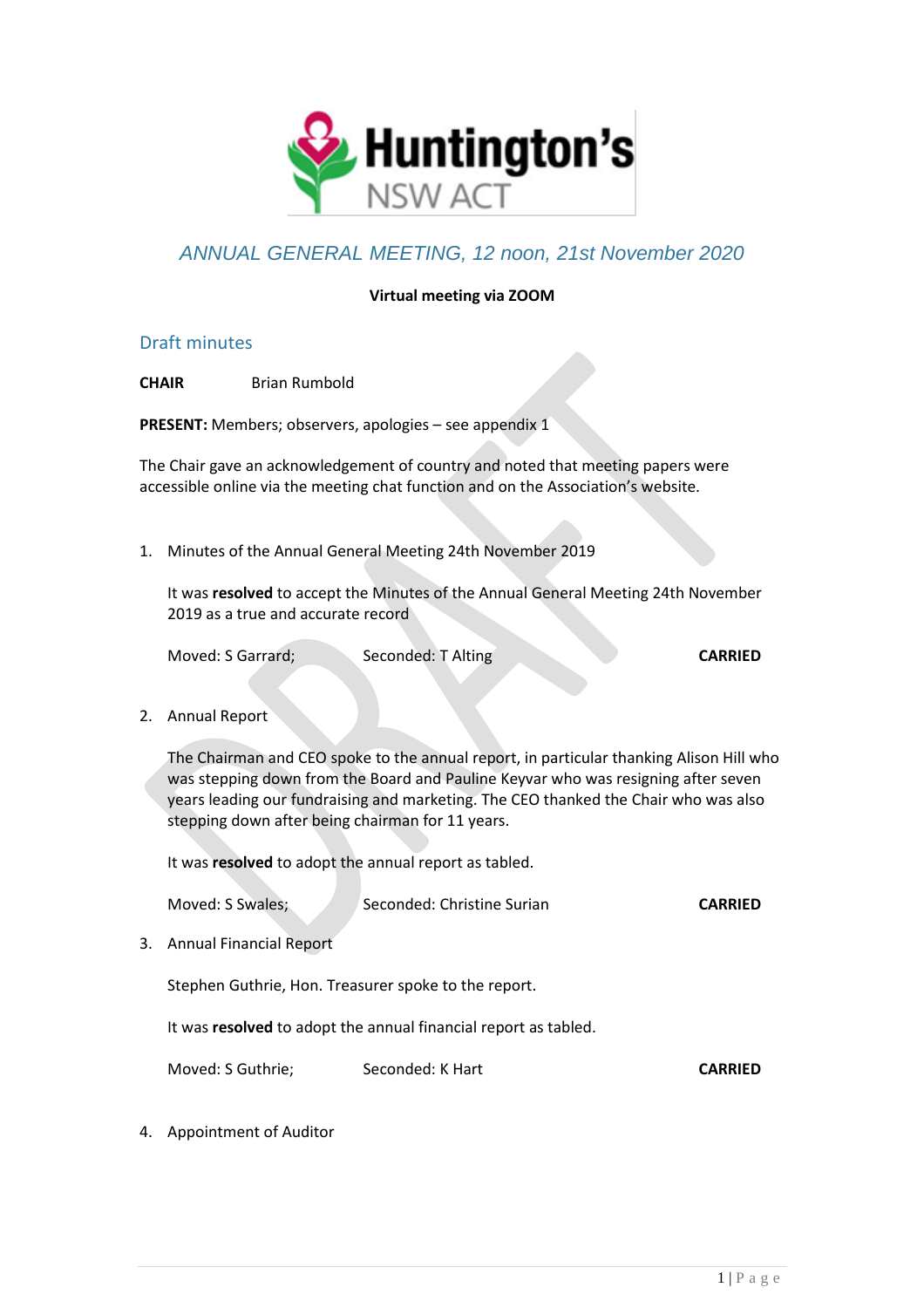It was **resolved** to re-appoint Glenn McEwen, of Thomas GLC Chartered Accountants, PO Box 1563, Hornsby NSW 1635 as auditor for 2020-2021.

Moved: R Kapp; Seconded: S Guthrie **CARRIED** 

5. Election of Office Bearers and Board Members

The Chair advised the following correctly completed nominations have been received:

|  | Chairman Katy Clymo       | <b>Board Members</b> | Therese Alting  |
|--|---------------------------|----------------------|-----------------|
|  | Secretary Craig Dalli     |                      | Stephen Garrard |
|  | Treasurer Stephen Guthrie |                      | Kim Hart        |
|  |                           |                      | Robyn Russell   |

#### 5. A) Call for further nominations from the floor

There were no further nominations.

The Chair advised that the number of nominations was equal to the number of vacancies for both Office Bearers and Board Members. As such he **declared** them all elected for the next 12 months.

6. Meeting close

The meeting was closed at 12.22 pm

# Special Guest Speaker

A video was broadcast of Dr Elizabeth McCusker, former director of the Huntington Disease Service being interviewed by Josh Szeps. Dr McCusker took questions following the interview.

Signed as a correct record

Chairman:

Date:

*Andrew Sully*